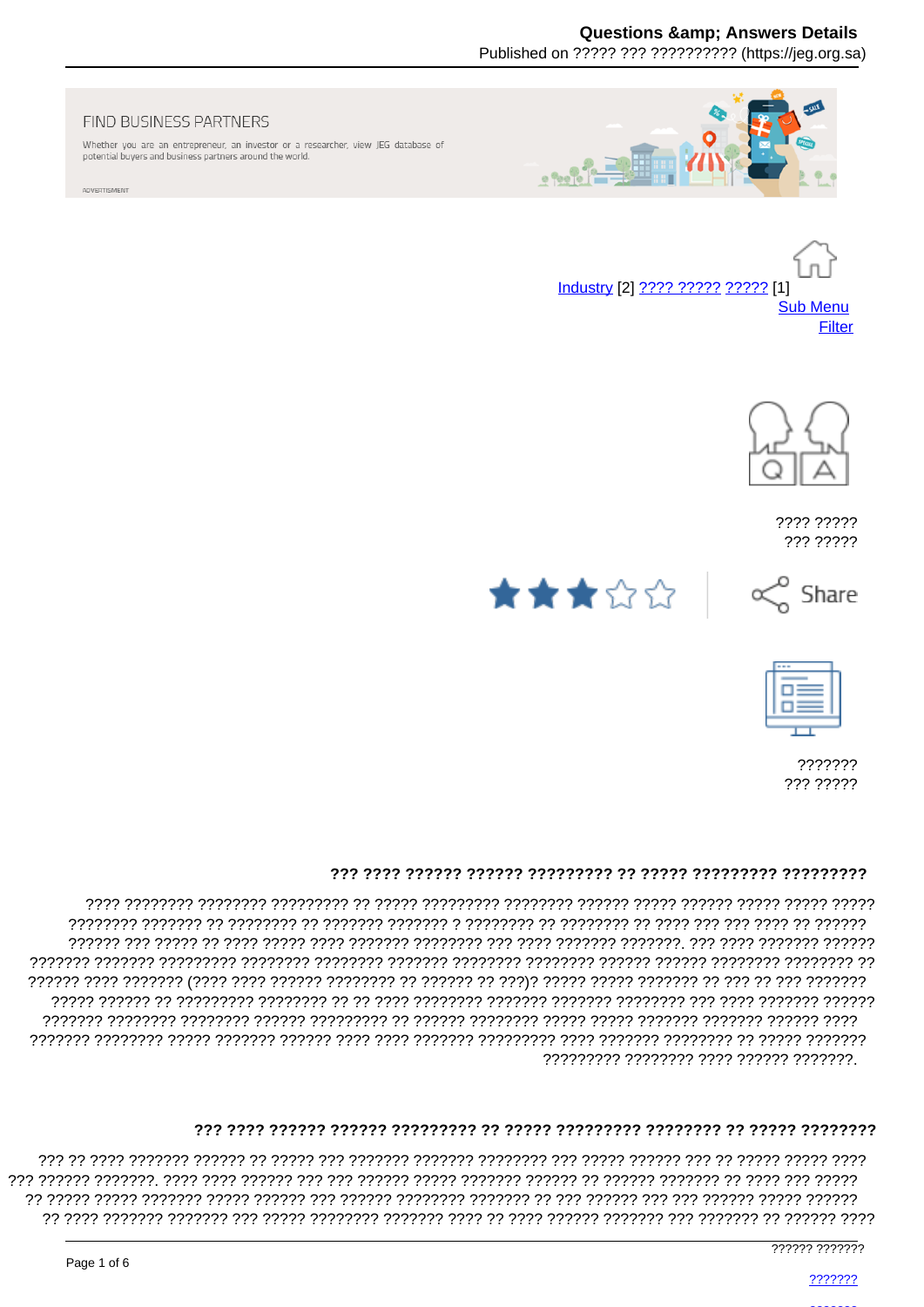#### 

ררררררררר ררר רררר ררר רררר ררר ררר הררורררר רר רררוררר רררור ררורר ררורר ררר ררר הררוררר רררורורר רורר ר ררך רררכבר רך הרכברך רבך רך הרכבר רך הרכברך רך רכבר רך הרכב רבך רכבר רכבר רכבר רך הרכבר הרכבר רכברך הרכבר 

#### ???????? ?

### 

# 

### 

#### 

### ?? ?? ???? ?????? ???? ??????

#### ?? ?? ???? ?????? ???? ????????

777777 7777777

???????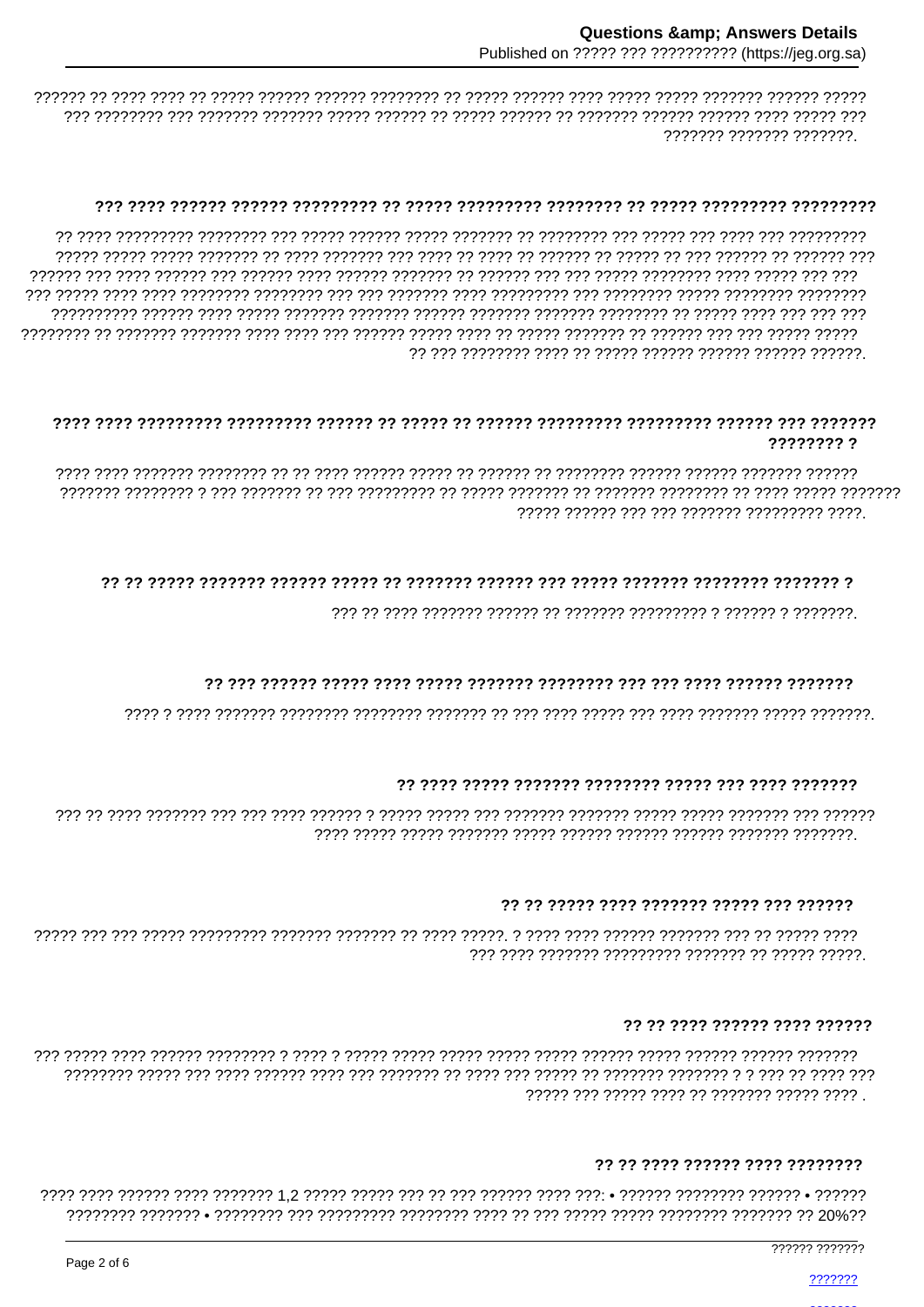,,,,,,,,,,,,,,

#### ?? ?? ?????? ???? ????? ????????

### ?? ?? ??????? ??????? ??? ??? ??????

?????????

### 

# ?? ?????? ??????? ????? ??? ?????

רררך ררכבת ברכבת ברכבת ברכבת ברכבת הרכבת ברכבת הרכבת ברכבת ברכבת ברכבת הרכבת הרכבת ברכבת הרכבת ברכבת בר ברכב 

# 

# 

# 

22222

????? ?? ???? ?????

??? ?????

7????? ???????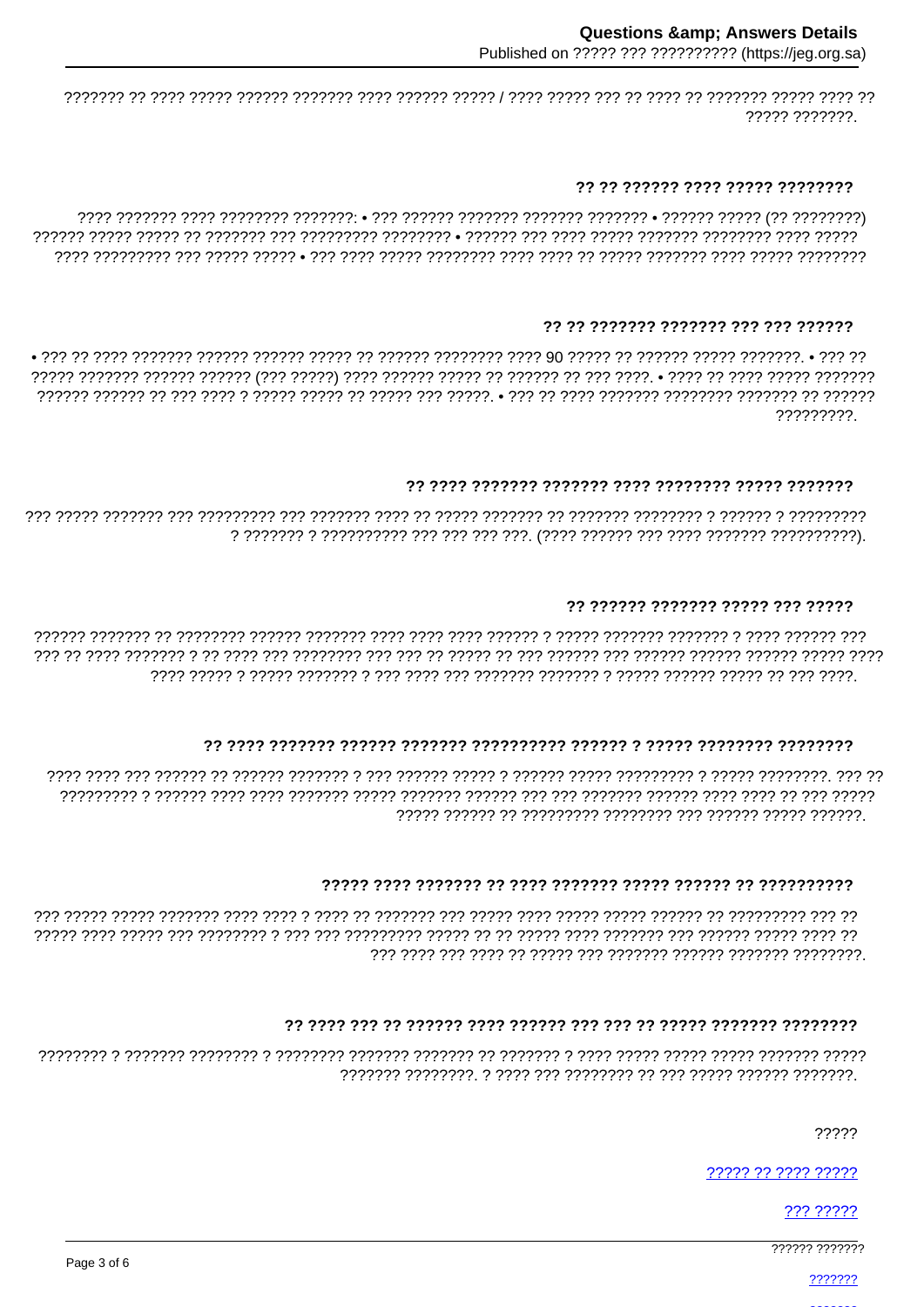?????????

???? C2C (?????)

777777 7777777 777777777

???????

???? ??????? (?????)

????? ???????

???????

???? ????? ????????? ???????

???????? ??????????

 $????????? (?????)$ 

????? ????????

?????? ????????

????????

???? ???? ??? (????? )

222222 2222222

???? ???????

?????

????? ?????? ????? ????? ????

77777 7777 7777777

<u> ????? ?????? ?????? ???????</u>

????? ????????? ????????

77777 77777 77777777

77777 777777777 7777777

????? ???????? ???????

?????

???? ?????

???? ???

|                |             | ????? |
|----------------|-------------|-------|
| ?????? ??????? | Page 4 of 6 |       |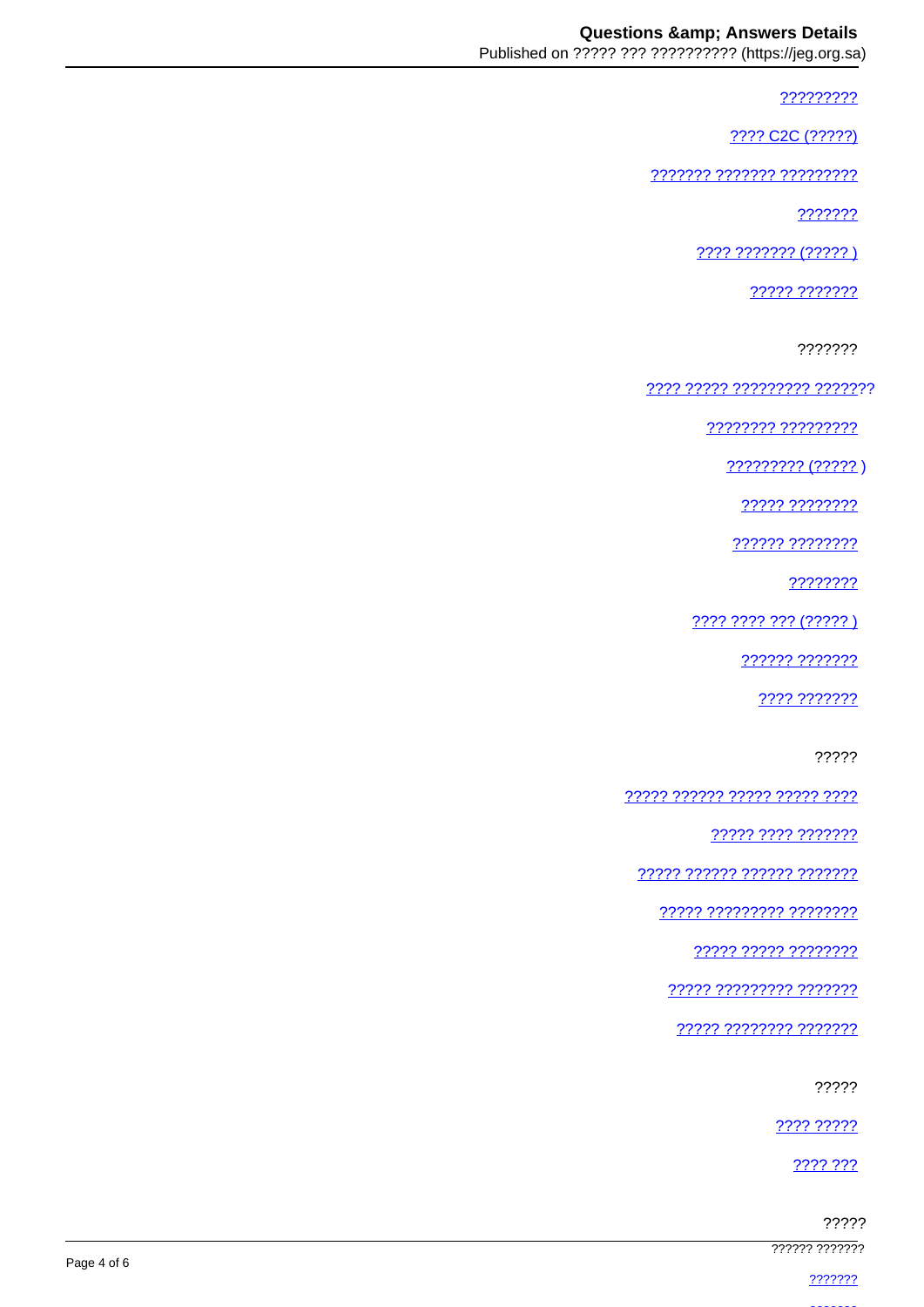??????? ??????????

<u> ????????? ??????????</u>

?????? ???????

22222 22222222

222222 22222222

22222 22222

????? ???????

?????? ?????????

??????

English

???????

?? ???????

?? ???

???????

???????

22222 22222222

777777 77777777

???? ?????????